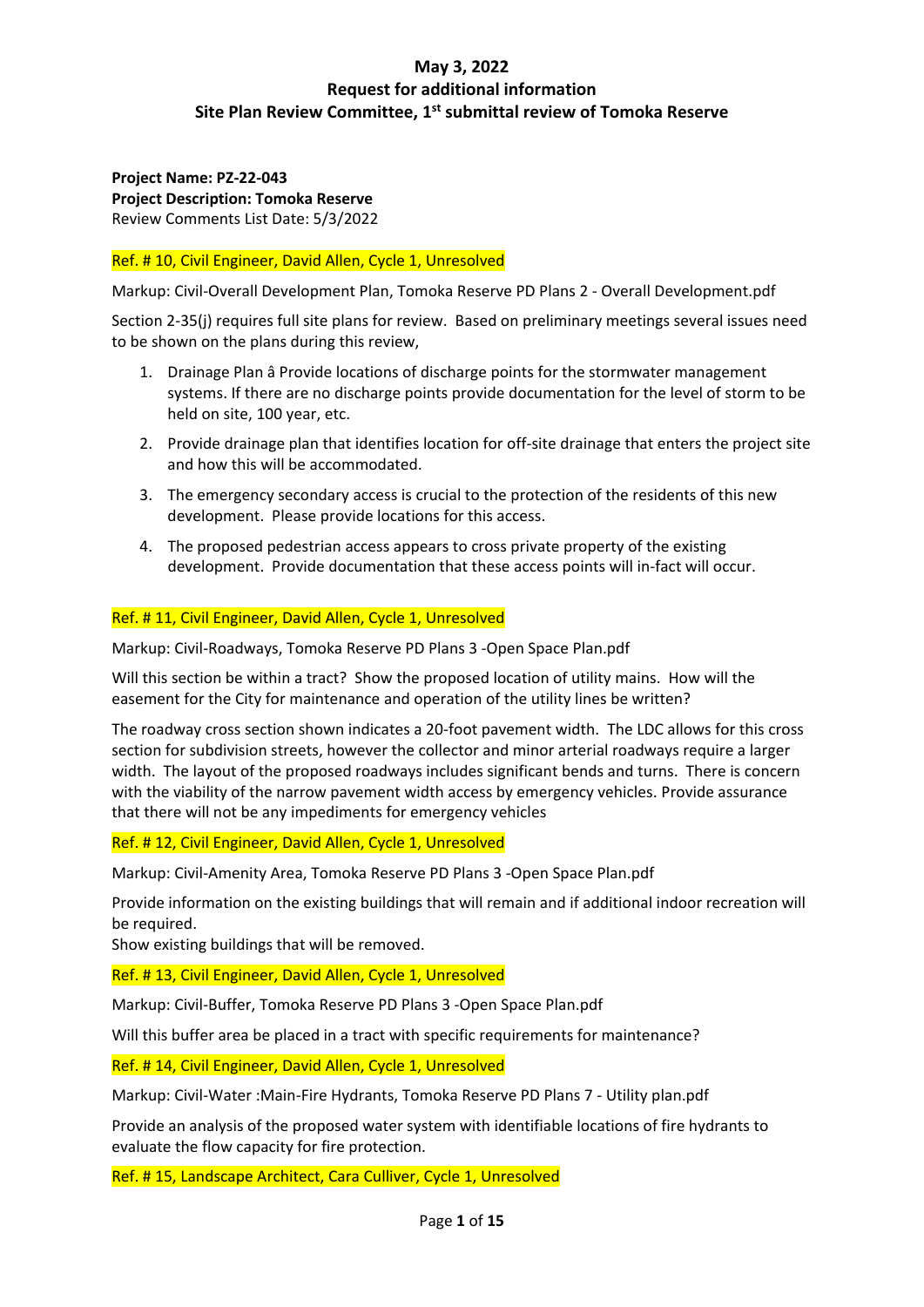## **Request for additional information Site Plan Review Committee, 1st submittal review of Tomoka Reserve**

Markup: Landscape/Tree Comments, Tomoka Reserve PD Plans 5 -Buffer plan .pdf

- A minimum of fifteen percent (15%) of the total gross area of the site shall be designated for the protection of trees. Please demonstrate this requirement has been met.

- The 50' landscape buffer is a Type 6 and shall comply with these requirements. Planting to the type 2 as shown in the buffer elevation is minimal and the screening shall be greater.

- All subdivisions and other developments involving the creation of new streets shall adhere to Section 3-05(c)(15)(18)(19).

- A landscape plans shall be submitted for all the required landscape buffers detailing the tree, shrub/ground cover requirements and how they are being met, street tree plan, main entrance landscape and amenity plans. These plans shall also detail/provide calculations for the minimum tree, tree mitigation & specimen tree requirements. Irrigation plans will also be required and comply with the Volusia County Waterwise Ordinance.

- A tree survey was prepared. Please prepare a tree protection/removal plan superimposed over the proposed improvements, including tree/mitigation calculations with your next submittal.

### Ref. # 59, Planner 1, Robin Gawel(B), Cycle 1, Unresolved

Markup: Planning, Tomoka Reserve PD Plans 6- typical lot layout.pdf

Please describe how the proposed reduced setbacks and the narrow roadway (20') will not present parking issues for the full time residents and any guest that may visit and what measures will be taken to ensure emergency vehicles will not be blocked by residents or guest parking on the street.

### Ref. # 44, Planner 3, Becky Weedo, Cycle 1, Info Only

Comment: Subdivision is located in Flood Zone X. The next detailed engineered site plan will need to include the Finished Floor Elevations and the crown of road elevations. Per Section 3-18(f)(7) of the City Land Development Code, to prevent increased flood damage outside of special flood hazard areas, the lowest floor of new principal buildings must be elevated at least 18 inches above the crown of road, unless the city engineer approves a lower height based on site-specific conditions.

### Ref. # 16, Planning Director, Steven Spraker, Cycle 1, Info Only

Comment:

Cover Sheet: Informational: The property has a land use of Low Density Residential per the Future Land Use Element of the Comprehensive Plan, described below.

### Low Density Residential (LDR)

Purpose: To protect and encourage the continued development of typical single-family residential areas and stabilize and protect the character of such neighborhoods. Institutional uses may be permitted in accordance with the maximum floor area ratio. Density: up to 4.3 units per acre Maximum FAR: 0.2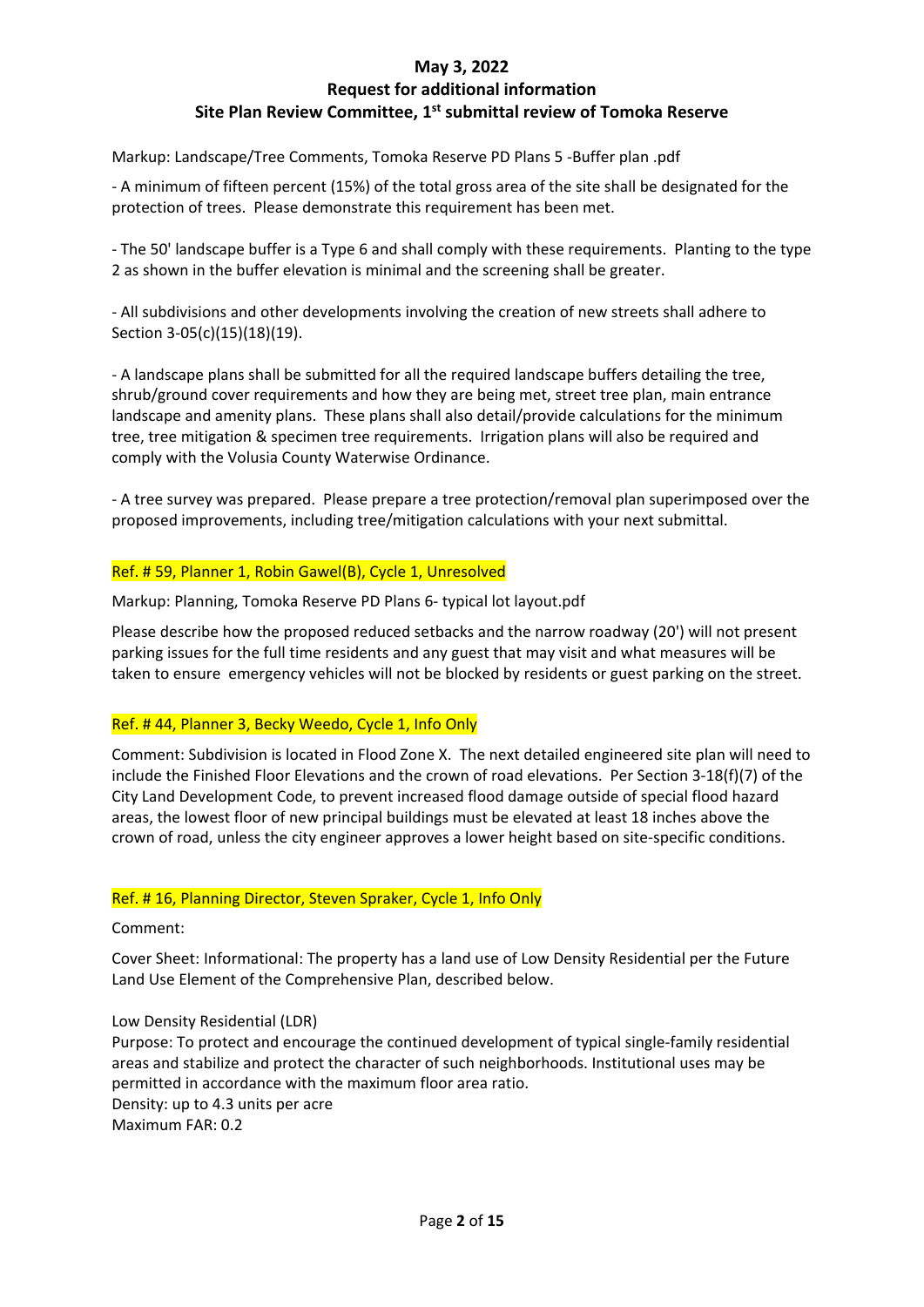### Ref. # 17, Planning Director, Steven Spraker, Cycle 1, Info Only

Comment: Cover Sheet: Informational: The zoning is Planned Residential Development. The property was rezoned to Planned Residential Development with Ordinance 2006-17 and issued a Development Order to allow 119 multi-family units, 3 single-family units, and to maintain a golf course. The Development Order has expired and a Development Order amendment is under review presently.

### Ref. # 18, Planning Director, Steven Spraker, Cycle 1, Unresolved

Comment:

Cover Sheet (Overall) Neighborhood meeting

A neighborhood meeting is required in accordance with Section 4-03(d)(6) of the Land Development Code. See the code section below:

(6)Neighborhood compatibility meetings.

- a. *Applicability.* An informal community meeting shall be held after the initial submittal of an application and prior to the second review by the SPRC when it has been determined by the planning director or designee that such a meeting could contribute to the community's understanding and knowledge of a proposed development in their neighborhood. Community meetings are required at a minimum when a nonresidential development is abutting residential areas. Industrial is specifically excluded from this requirement.
- b. *Purposes.* The purposes of community meetings are as follows:
	- 1. Provide an opportunity where an applicant and the community can meet and discuss the merits of a development in an informal environment;
	- 2. Educate and inform residents of how new development can co-exist with existing development in the community;
	- 3. Obtain input from residents to revise site plan prior to administrative approval by the city.
- c. *Structure of a community meeting.* Any meeting held as a result of this section shall be conducted at or in a close proximity of the proposed project location. The time of the meeting shall be convenient to the surrounding property owners to maximize attendance. A record of the meeting and those in attendance shall be provided to the planning department. The planner attending the meeting shall only act as an observer of the proceedings. It is the responsibility of the applicant to notify, in writing, all affected parties, including the homeowners' association, if one exists, all tenants of property, the appropriate city staff person and members of the planning board and city commission, regardless of the project's location, of the meeting's date time and place. No neighborhood meeting shall be on the night of planning board or city commission meetings. The following sequence of activities is required:
	- 1. *Notification.* Two (2) weeks prior to the meeting date, the applicant shall mail notices of the meeting date, time and place to all property owners inside a radius of six hundred feet (600') from the boundary of the proposed development. Documentation of the mailed notice in the form of a stamped mailing list by the local postal office signifying the notice was sent shall be provided to staff for verification. For purposes of F.S. ch. 286, city staff shall ensure these meetings are included in a public notice published in a newspaper of general circulation.
	- 2. *Development presentation.* The applicant should explain the proposed use of the subject property and make a copy of the proposed site plan available for review by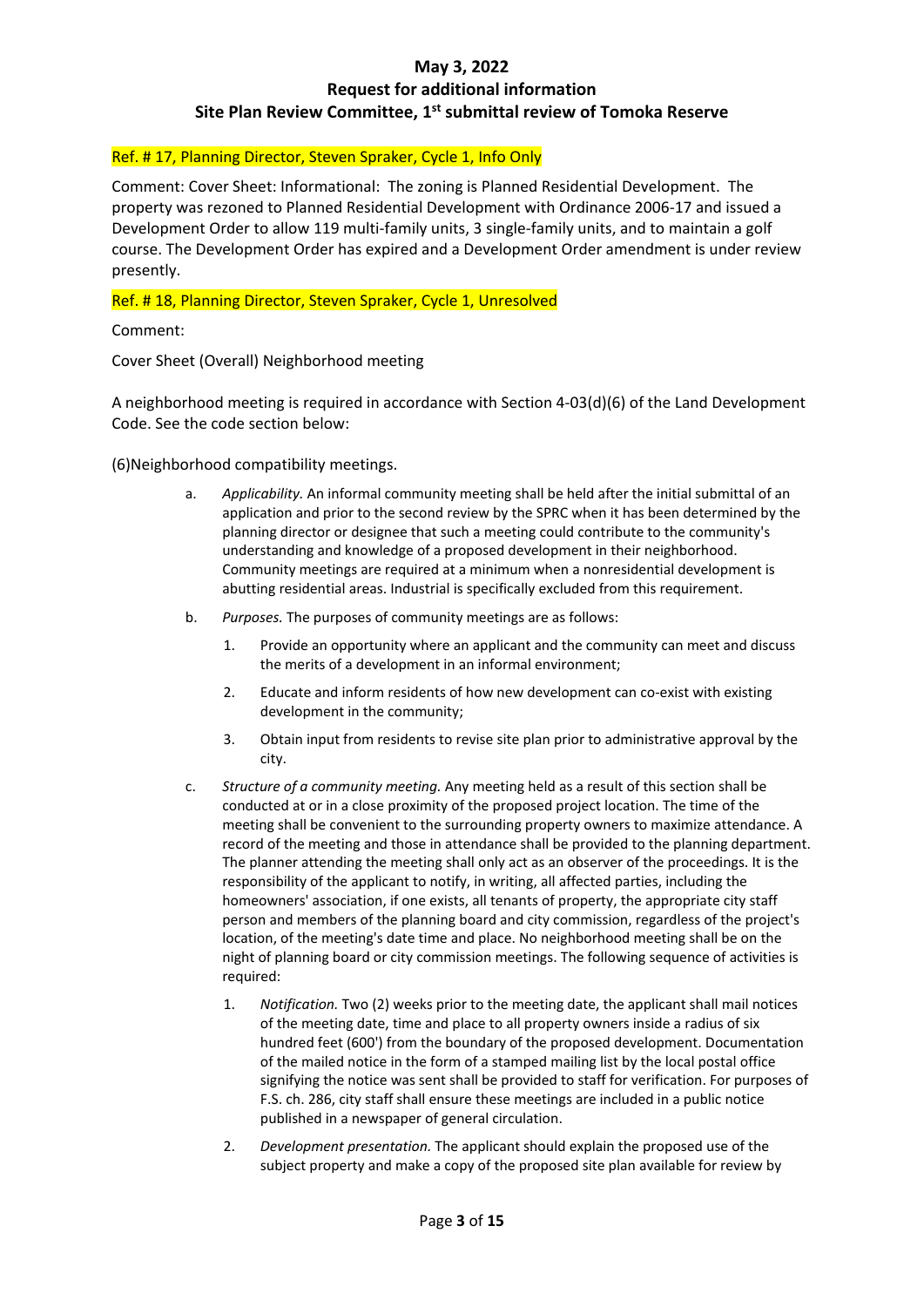## **Request for additional information Site Plan Review Committee, 1st submittal review of Tomoka Reserve**

attendees. The applicant should also discuss the project's development objectives, fit and design philosophy.

3. *Question and answer period.* Upon completion of the presentation, time should be reserved for questions and answers. The applicant should be prepared to discuss how potential conflicts could be mitigated. Any representations made by the applicant to the attendees in order to gain support for the proposal shall be considered as a voluntary proffered condition. The use being presented is a permitted use; consequently, citizen questions should be concentrated on how the development affects their property and possible solutions for mitigating such impacts. A question of whether a permitted use should be developed is not a subject of the meeting.

Ref. # 19, Planning Director, Steven Spraker, Cycle 1, Info Only

Comment:

Cover Sheet: (Overall) Informational

The project shall require the following approval process:

1. Neighborhood meeting. Note the applicant is required to provide abutter letter notice.

2. Planning Board. Note that applicant is required to post the property.

3. City Commission: Note that the applicant is responsible for recording costs.

Ref. # 20, Planning Director, Steven Spraker, Cycle 1, Unresolved

Comment:

Cover Sheet (overall) Title opinion

With the 2006 approval refenced a title opinion that provides that there are no private land use restrictions associated with the former golf course property. Please provide a title opinion that there are no private land use restrictions associated with the subject property.

Ref. # 21, Planning Director, Steven Spraker, Cycle 1, Unresolved

Comment:

Cover Sheet (Overall): Pre-application neighborhood meetings

SPRC staff are aware of two pre-application meetings were conducted. Please provide a summary of what comments were received during these meetings. Please provide a separate analysis of how the proposed plan incorporates the comments provided in the public meetings. Section 2-35(b)(1)(b) of the Land Development Code states, More intense uses (e.g., townhouses in a single-family district, or apartments in a townhouse district) may be allowed, provided that their visual and functional impact on neighboring districts is minimized by providing adequate buffering and screening, and all the requirements of this section are met.

Ref. # 22, Planning Director, Steven Spraker, Cycle 1, Unresolved

Comment:

Overall: Application letter

Please provide a letter detailing how the criteria of the Planned Residential Development have been met, including Section 2-35(j)(4) of the Land Development Code that states: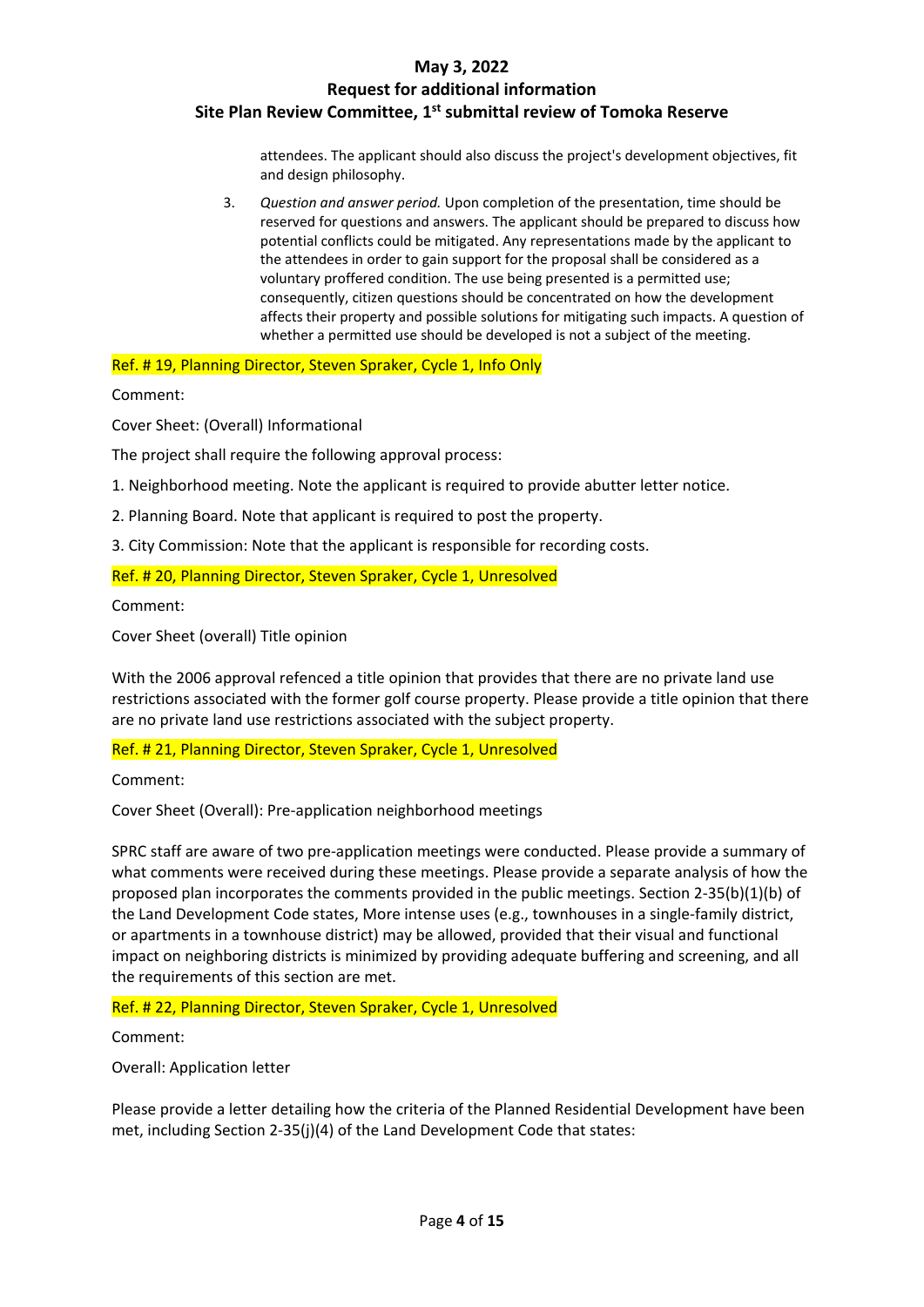- (4) In considering an application for a PRD, the planning board may recommend approval, approval with conditions, or disapproval and the city commission may base its conditions of approval or denial of the issuance of a development order on the extent to which the development offers site amenities above that normally found for permitted uses in the district with regard to the following:
	- a. Innovative site design.
	- b. Coordinated architectural design.
	- c. Open space, recreation, common areas.
	- d. Coordinated streetscape elements.

Please provide in the letter an analysis of the development order criteria of Section 1-15(e) of the Land Development Code:

(e)*Development order criteria.* In its review of any application requiring a development order, planned developments, special exceptions and LDC amendment applications, the board shall consider:

- (1) The proposed development conforms to the standards and requirements of this Land Development Code and will not create undue crowding beyond the conditions normally permitted in the zoning district, or adversely affect the public health, safety, welfare or quality of life.
- (2) The proposed development is consistent with the comprehensive plan.
- (3) The proposed development will not adversely impact environmentally sensitive lands or natural resources, including, but not limited to, waterbodies, wetlands, xeric communities, wildlife habitats, endangered or threatened plants and animal species or species of special concern, wellfields, and individual wells.
- (4) The proposed use will not substantially or permanently depreciate the value of surrounding property; create a nuisance; or deprive adjoining properties of adequate light and air; create excessive noise, odor, glare or visual impacts on the neighborhood and adjoining properties.
- (5) There are adequate public facilities to serve the development, including, but not limited to, roads, sidewalks, bikepaths, potable water, wastewater treatment, drainage, fire and police safety, parks and recreation facilities, schools, and playgrounds.
- (6) Ingress and egress to the property and traffic patterns are designed to protect and promote motorized vehicle and pedestrian/bicycle safety and convenience, allow for desirable traffic flow and control, and provide adequate access in case of fire or catastrophe. This finding shall be based on a traffic report where available, prepared by a qualified traffic consultant, engineer or planner which details the anticipated or projected effect of the project on adjacent roads and the impact on public safety.
- (7) The proposed development is functional in the use of space and aesthetically acceptable.
- (8) The proposed development provides for the safety of occupants and visitors.
- (9) The proposed use of materials and architectural features will not adversely impact the neighborhood and aesthetics of the area.
- (10)The testimony provided at public hearings.

### Ref. # 24, Planning Director, Steven Spraker, Cycle 1, Unresolved

Comment:

Overall: Expiration of Site Plan Review Committee (SPRC) comments

Per Section 4-05 of the Land Development Code: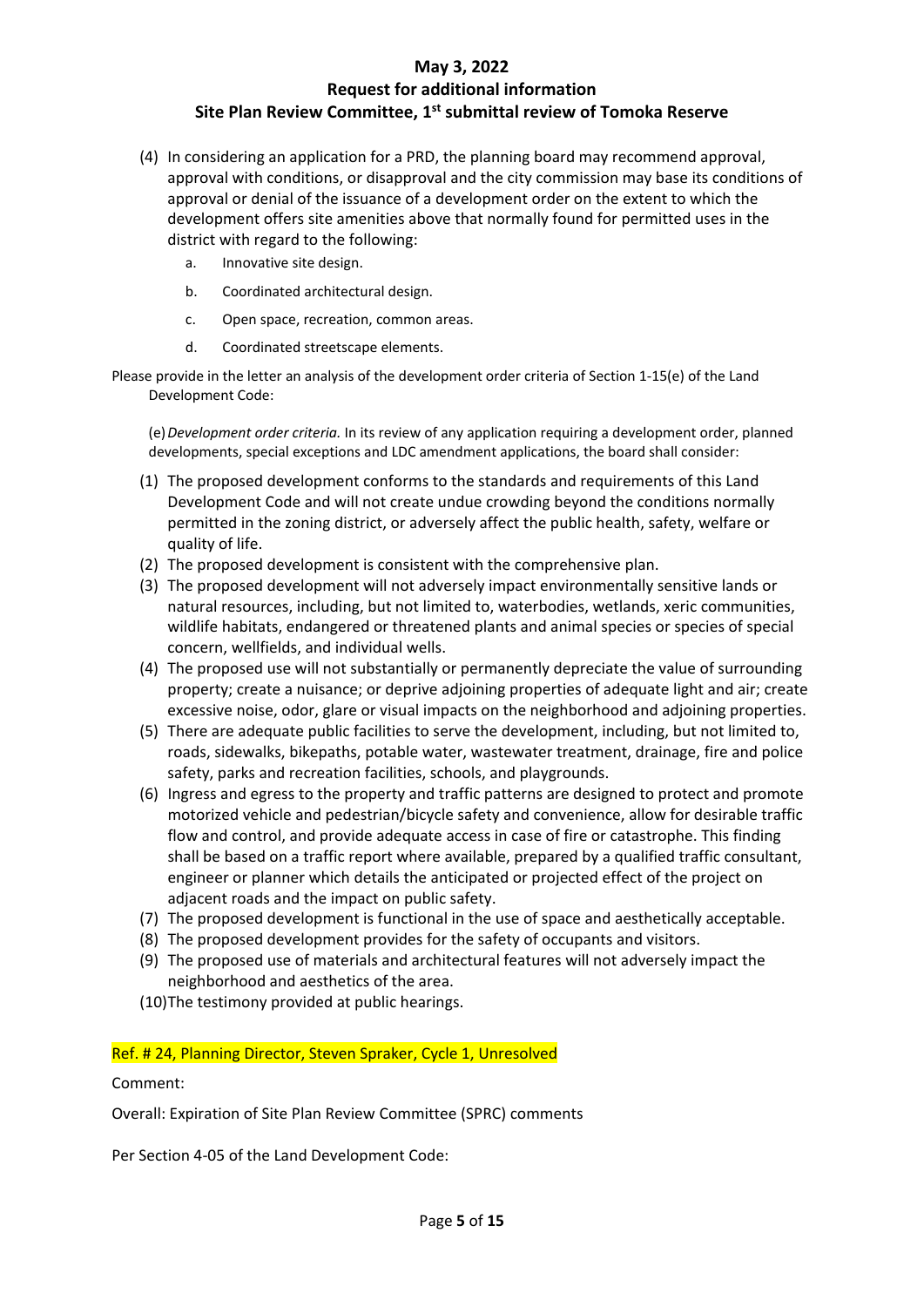## **Request for additional information Site Plan Review Committee, 1st submittal review of Tomoka Reserve**

The applicants shall respond to SPRC written comments within one hundred eighty (180)calendar days of the issuance date or the project shall be considered withdrawn. All projects that do not respond within the allotted time shall be required to submit a new application and SPRC review fees. Applicants may request a maximum of two (2)ninety (90)-calendar day extensions with a written request to the planning director detailing the reason for the delay in responding to the SPRC comments.

### Ref. # 25, Planning Director, Steven Spraker, Cycle 1, Unresolved

Comment:

Overall

Holding capacity analysis:

Section 2-35(c)(4) of the Land Development Code requires a holding capacity analysis. Please provide.

Ref. # 26, Planning Director, Steven Spraker, Cycle 1, Unresolved

Comment:

Overall:

Perimeter setback:

Section 2-35(d)(3) of the Land Development Code states, All structures shall be set back a minimum of forty feet (40') from the project's perimeter boundaries unless natural or manmade features, such as lakes, creeks, wooded or conservation areas are present. Where a project abuts a collector or arterial street, the setback requirement may be increased if an effective buffering treatment cannot be provided between the street and residential use.

The project would meet this requirement with the 50' landscape buffer. Please provide on the plan sheet the required 40 perimeter setback.

Ref. # 27, Planning Director, Steven Spraker, Cycle 1, Unresolved

Markup: Planning, roadway detail, Tomoka Reserve PD Plans 3 -Open Space Plan.pdf

Sheet PD3

Please provide more detail on the roadway, Typical Roadway detail on PD3. What is the proposed right-of-way width? Note Section 3-55 (1)(a) states, Sidewalks shall be provided on both sides of arterial, collector and minor collector streets, subdivision feeder, local access, and cul-de-sac streets. Section 3-55 states that the sidewalks are required to be five feet in width. If there is a desire to make the sidewalks on one side of the street, they would need to be a minimum of ten feet in width.

Ref. # 28, Planning Director, Steven Spraker, Cycle 1, Unresolved

Comment:

Overall

Please provide a Bicycles and pedestrian systems analysis, See Section 3-53 (d) of the Land Development Code that states: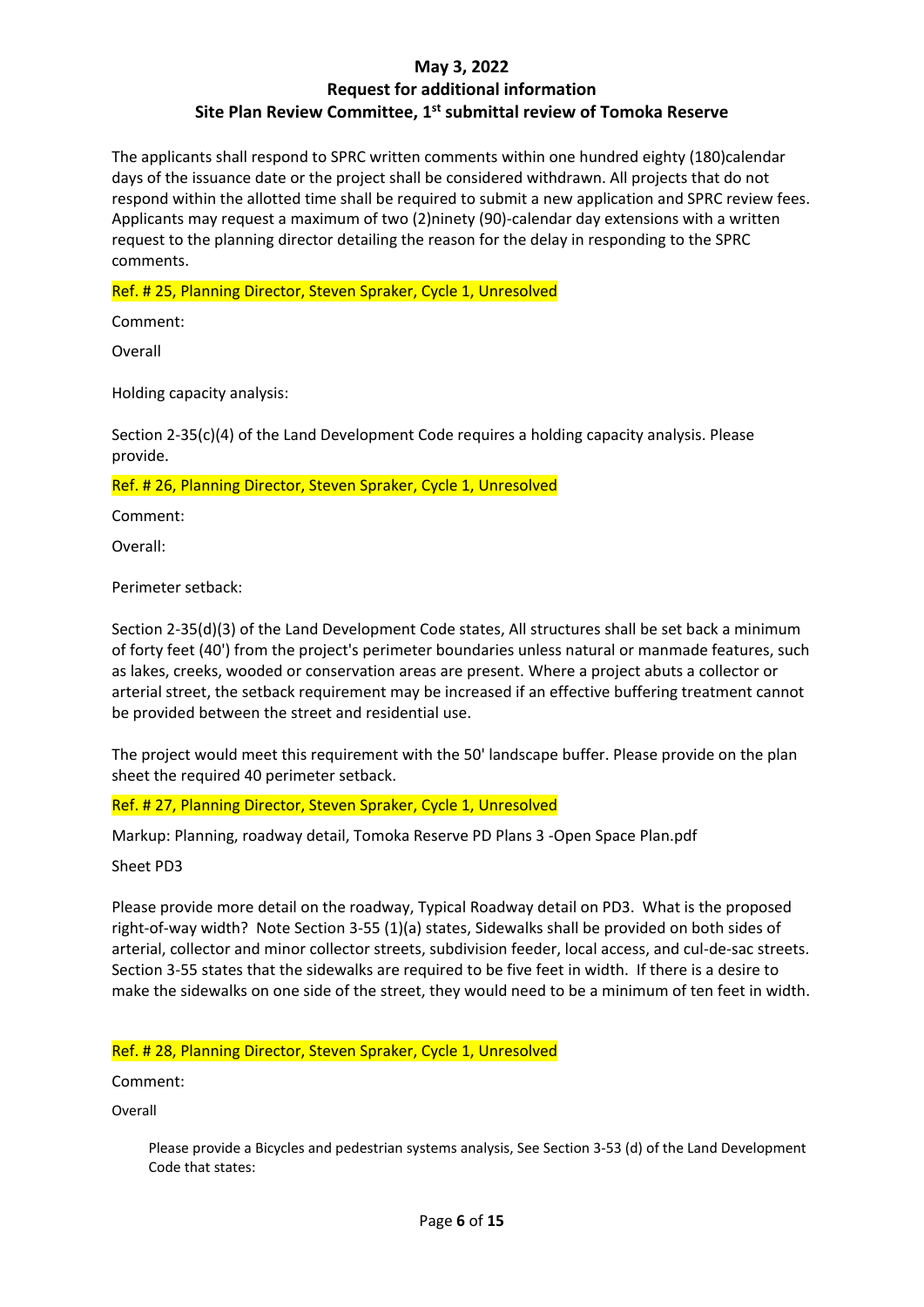### **Request for additional information Site Plan Review Committee, 1st submittal review of Tomoka Reserve**

(d)*Bicycles and pedestrian systems analysis.* A bicycle and pedestrian system report prepared by a registered professional engineer or a certified planner qualified in traffic engineering or a certified transportation planner (i.e., member of the American Institute of Certified Planners) shall be submitted in conjunction with any application for development order if the development falls under any of the following categories:

- (1) *Report.*
	- a. Residential development: Fifty (50) or more units.
	- b. Nonresidential development: One hundred (100) or more employees, or ten thousand (10,000) square feet or more of retail commercial.
- (2) *Scope.* A bicycle and pedestrian system scope of services shall be submitted at a preapplication meeting scheduled with the appropriate staff prior to the initial application. The final report shall be submitted with the applicant's planning board/SPRC application. The final report shall include all requirements agreed upon at the preapplication meeting, and provide the following findings and appropriate methodologies utilized in determining the findings:
	- a. Bicycle and pedestrian systems within one (1) mile of the project (as measured from the site along streets).
	- b. Identify incomplete sidewalk or bicycle segments within the one (1) study area.
	- c. Concept plan (graphic or written form) for the pedestrian linkages between building entrances and public sidewalk or bicycle systems in adjacent rights-of-way or properties.
	- d. For residential developments within two (2) miles from a school or public park, identify concept plan for pedestrian and bicycle systems connects leading from school or public park.
	- e. For residential development, prepare concept plan for internal pedestrian and bicycle system and connections to adjacent properties and adjacent public pedestrian and bicycle systems.

Ref. # 29, Planning Director, Steven Spraker, Cycle 1, Unresolved

Comment:

Recreation

Section 2-35(h)(3) of the Land Development Code states

Thirty (30) square feet of indoor recreation floor area, including exercise rooms, all-purpose space, dining areas and similar uses shall be provided for each dwelling unit, unless waived by the city commission and replaced at a minimum as follows:

a. Subdivisions of two hundred (200) dwelling units or less may provide, at a minimum, an additional thirty (30) square feet per unit of outdoor active recreation space in compliance with this section in lieu of the indoor recreation floor area requirement;

Section 2-35(h)(4) of the Land Development Code states

Sixty (60) square feet of outdoor active recreation space (exclusive of parking, landscaping, retention/detention ponds and other site features), including pools, pool decks, shuffleboard courts, tennis courts and fishing piers and similar uses, shall be provided for each dwelling unit. Impact fee credits for any specific outdoor recreation site shall be limited to three hundred (300) dwelling units;

Section 2-35(h)(6) of the Land Development Code states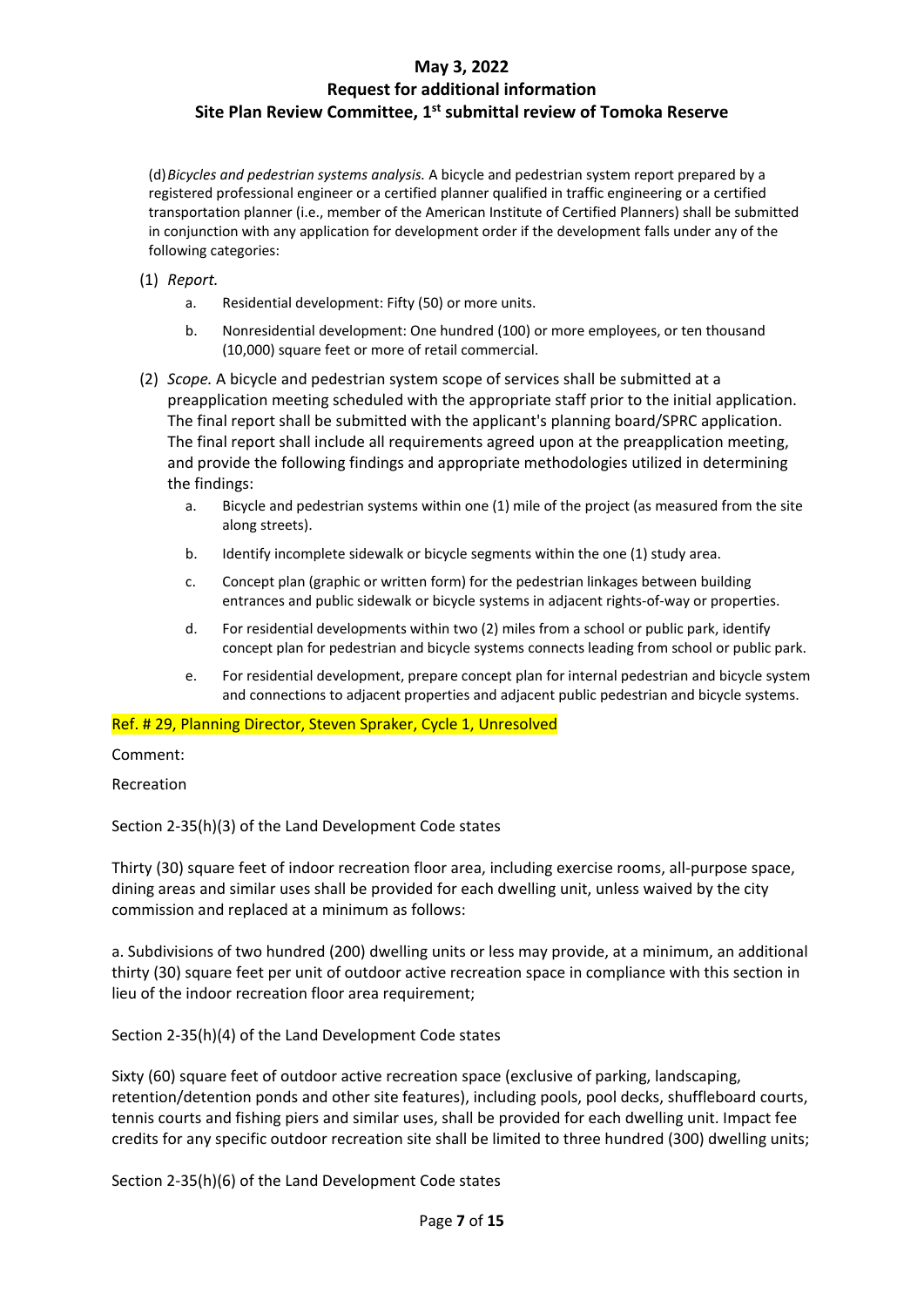The minimum parcel size of any single active recreational area shall be eight thousand (8,000) square feet in area and no less than eighty feet (80') in its smallest dimension. No designated active recreation area shall be closer than thirty feet (30') to a dwelling unit within the development at its closest point and shall be adequately buffered to reduce noise, glare and visual impacts on adjoining homesites. Active recreation facilities shall not be located in any required buffer area; Sheet PD3 provides these calculations. Show the areas on the site plan including what is provided. Provide a site plan of the what recreational facilities are to be provided in the amenity area.

Sheet PD3 provides these calculations. Show the areas on the site plan including what is provided, including the total acreage. Provide a site plan of the what recreational facilities are to be provided in the amenity area.

### Ref. # 30, Planning Director, Steven Spraker, Cycle 1, Unresolved

Comment:

Common open space

Section 2-35(h)(7) of the Land Development Code states

Thirty (30) square feet of common accessible, open space shall be provided for each dwelling unit Sheet PD3 shows the calculation but does not show it graphically on the plan set. Please hatch or otherwise describe the open space.

Ref. # 31, Planning Director, Steven Spraker, Cycle 1, Unresolved

Comment:

Natural state lands

Section 2-35(h)(8) of the Land Development Code states

Twenty percent (20%) of the project shall be left in a natural state. This may include designated conservation areas within lots or common areas, but shall not include classified wetlands and required upland buffers

Sheet PD3 shows the calculation but does not show it graphically on the plan set. Please hatch or otherwise describe the area left in a natural state.

### Ref. # 32, Planning Director, Steven Spraker, Cycle 1, Unresolved

Comment:

Fencing

Section 2-35(j)(1) of the Land Development Code states

(1) *Fences.*

- a. If fences are not prohibited in the deed restrictions and covenants of the project, a schematic fencing plan shall be incorporated in the development plan.
- b. The fencing plans shall clearly illustrate the types of fencing to be allowed and the locations of gates to provide access for safety personnel.
- c. Provisions to ensure adequate maintenance of fencing shall be incorporated into the homeowners' association documents.

Please provide a fence plan.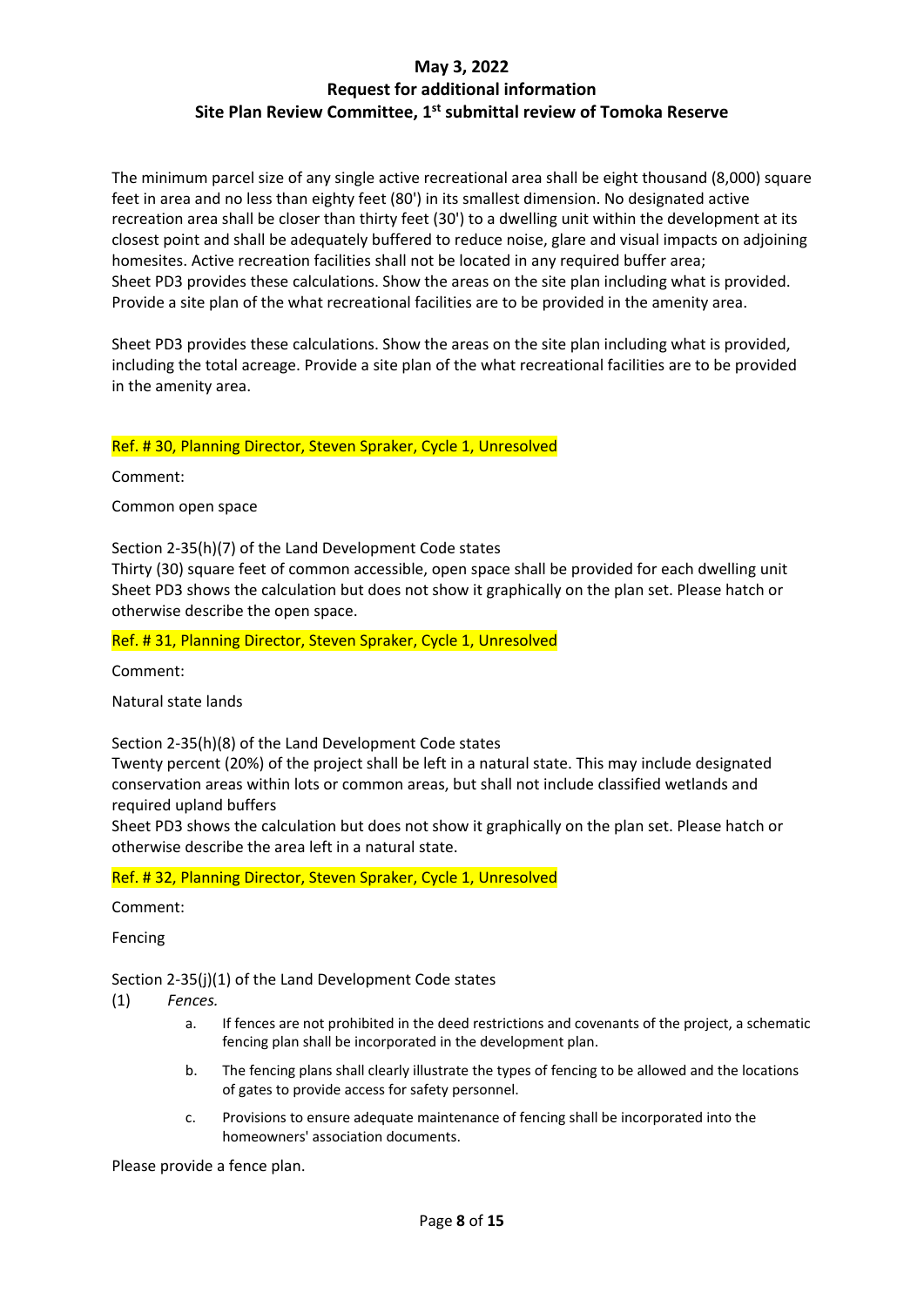Ref. # 33, Planning Director, Steven Spraker, Cycle 1, Unresolved

Comment:

Hours of construction

Please add a note to the plan set that outdoor construction activity shall only occur from 7:00am to 7:00pm, Monday thru Saturday.

Ref. # 34, Planning Director, Steven Spraker, Cycle 1, Unresolved

Comment:

Construction traffic

Please add a note that all construction traffic shall utilize Tomoka Oaks Boulevard and Nova Road only.

Ref. # 35, Planning Director, Steven Spraker, Cycle 1, Unresolved

Comment:

School concurrency

Per Section 1-30 of the Land Development Code, school concurrency is applicable. Please provide a finding of adequate capacity from the Volusia County Schools.

Ref. # 36, Planning Director, Steven Spraker, Cycle 1, Unresolved

Comment:

Traffic Impact Analysis

A traffic impact analysis is required. What is the status?

What is the status of the signal warrant analysis for Tomoka Oaks Boulevard and Nova Road?

Staff is aware that the traffic methodology comments were provided and are awaiting a response.

Ref. # 37, Planning Director, Steven Spraker, Cycle 1, Unresolved

Comment:

Site plan application

Please complete page 4 of the site plan application.

Ref. # 38, Planning Director, Steven Spraker, Cycle 1, Unresolved

Comment:

Public pedestrian access

Please detail how the public pedestrian access were proposed? Was this a comment from the two pre-application meetings? What coordination has occurred with the residents and the Tomoka Oaks HOA? Staff has received four correspondences from the property owners of:

1. 25 Eagle Court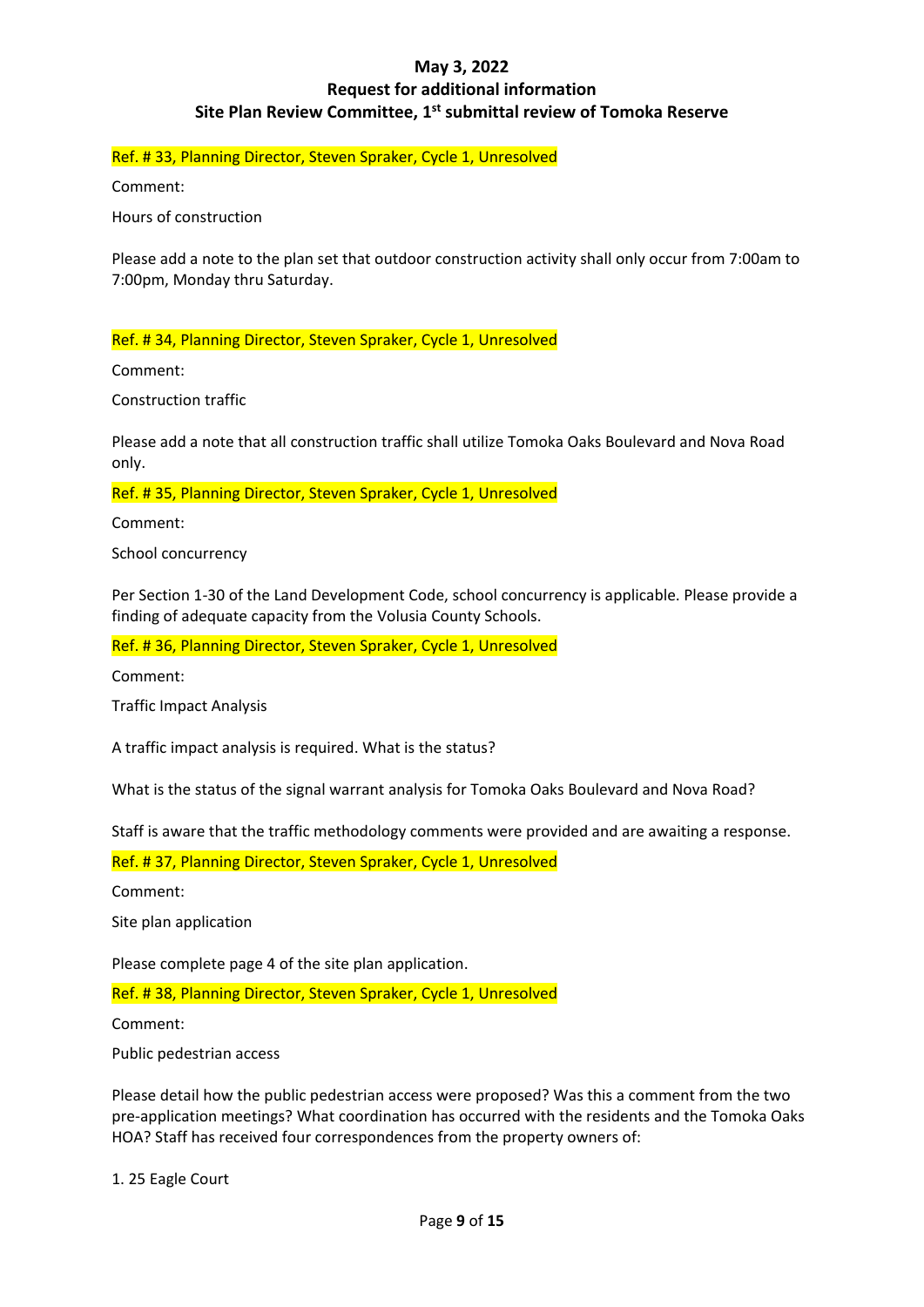2. 29 Oakmont Circle

- 3. 25 Pine Valley Circle
- 4. 27 Eagle Court

This correspondence state that the property owners were not notified and never consented to any type of public pedestrian access. Please remove the public pedestrian access from the plan set until such time there is (1) a determination that a public pedestrian access is desired and (2) written authorization has been provided for the public pedestrian access from a property owner.

Ref. # 39, Planning Director, Steven Spraker, Cycle 1, Unresolved

Markup: Planning, Coach Homes and Paired Villas, Tomoka Reserve PD Plans 6- typical lot layout.pdf Sheet PD6:

These types of lots are shown at 30' and 32' in lot width. These lot types are not shown on Sheet PD2. Please detail where these lot types are proposed.

### Ref. # 40, Planning Director, Steven Spraker, Cycle 1, Unresolved

Markup: PUD Development Standards, Tomoka Reserve PD Plans 6- typical lot layout.pdf

Sheet PD6

Please delete note1 and refer back to the Land Development Code for the definition of building height.

Ref. # 41, Planning Director, Steven Spraker, Cycle 1, Unresolved

Markup: Architectural standards, Tomoka Reserve PD Plans 6- typical lot layout.pdf

Please provide the architectural standards, elevation drawings, and/or pictures of each of the lot types.

Ref. # 42, Planning Director, Steven Spraker, Cycle 1, Unresolved

Markup: Planning, Village House setbacks, Tomoka Reserve PD Plans 6- typical lot layout.pdf

Sheet PD 6

Please detail why the front and rear yard setback are proposed at 15' with a 120' deep lot. Provide plot plan and sample building.

Typical front yard setback in the front yard is 25' and 20' in the rear yard.

Ref. # 43, Planning Director, Steven Spraker, Cycle 1, Unresolved

Markup: Front and rear yard setbacks, Estate House, Tomoka Reserve PD Plans 6- typical lot layout.pdf

Sheet PD 6:

Please detail why the front and rear yard setback are proposed at 12' and 15' with a 140' deep lot. Provide plot plan and sample building.

Typical front yard setback in the front yard is 25' and 20' in the rear yard.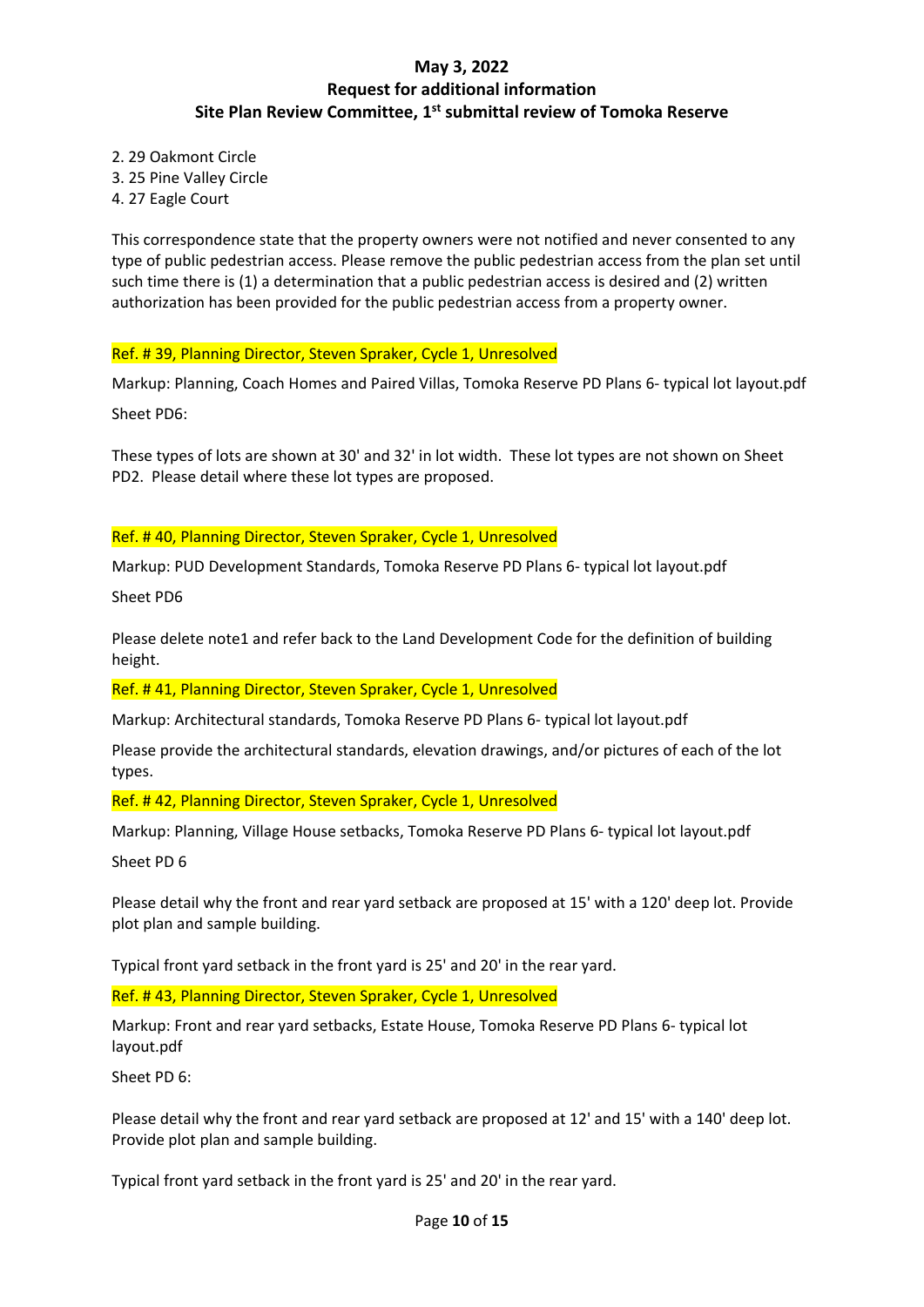### Ref. # 45, Planning Director, Steven Spraker, Cycle 1, Unresolved

Markup: Planning, units per acre, Tomoka Reserve PD Narrative.pdf

PD narrative:

Please use 2.03 for the units per acre.

300 units divided by 147.94 acres equals 2.03 units per acre.

Ref. # 46, Planning Director, Steven Spraker, Cycle 1, Unresolved

Markup: Planning, extension of sidewalk outside project, Tomoka Reserve PD Narrative.pdf

PD narrative:

The narrative letter states that the project design includes an extension of the sidewalk network out to Nova Road. The plan sheets do not show this sidewalk extension. Please show this extension on the plan sheets.

#### Ref. # 47, Planning Director, Steven Spraker, Cycle 1, Unresolved

Markup: Planning, lot width - compatibility, Tomoka Reserve PD Narrative.pdf

PD narrative:

The Low Density Residential land use is consistent with R-1, Residential Estate, R-2 Single Family Low Density, R-2.5, Single-Family Low-Medium Density, and the Planned Residential Development zoning districts. The smallest lot size is within the R-3 zoning district that allows 75 feet by 115 feet lots.

The narrative letter states a comparison to the R-2 zoning district is used. The R-2, Single Family Low Density zoning designation has 100' lot width requirements and 10,000 square feet lot area requirements.

Describe, for inclusion in the Planning Board and City Commission packets, how the smaller lots (from 30 feet to 80 feet in width) are compatible with the existing developed residential area. Past city actions have sought to maintain the underlying zoning and area width standards within Planned Residential Developments (see Marshside and Pineland projects that were denied based upon lot width and overall size).

Ref. # 48, Planning Director, Steven Spraker, Cycle 1, Unresolved

Markup: Planning, landscaping, Tomoka Reserve PD Narrative.pdf

PD narrative (Overall):

The section titled landscaping - voluntary benefit states that gaps in the proposed 50 foot proposed buffer are to be planted a Level 2 or 10 foot landscape buffer width standard.

If the project is seeking reduced lot widths, the exchange should include substantial landscape buffers, both existing and planted. Staff would recommend the inclusion of a type 6 buffer or a 50 foot buffer type.

Ref. # 49, Planning Director, Steven Spraker, Cycle 1, Unresolved

Markup: Planning, public benefit(s) list, Tomoka Reserve PD Narrative.pdf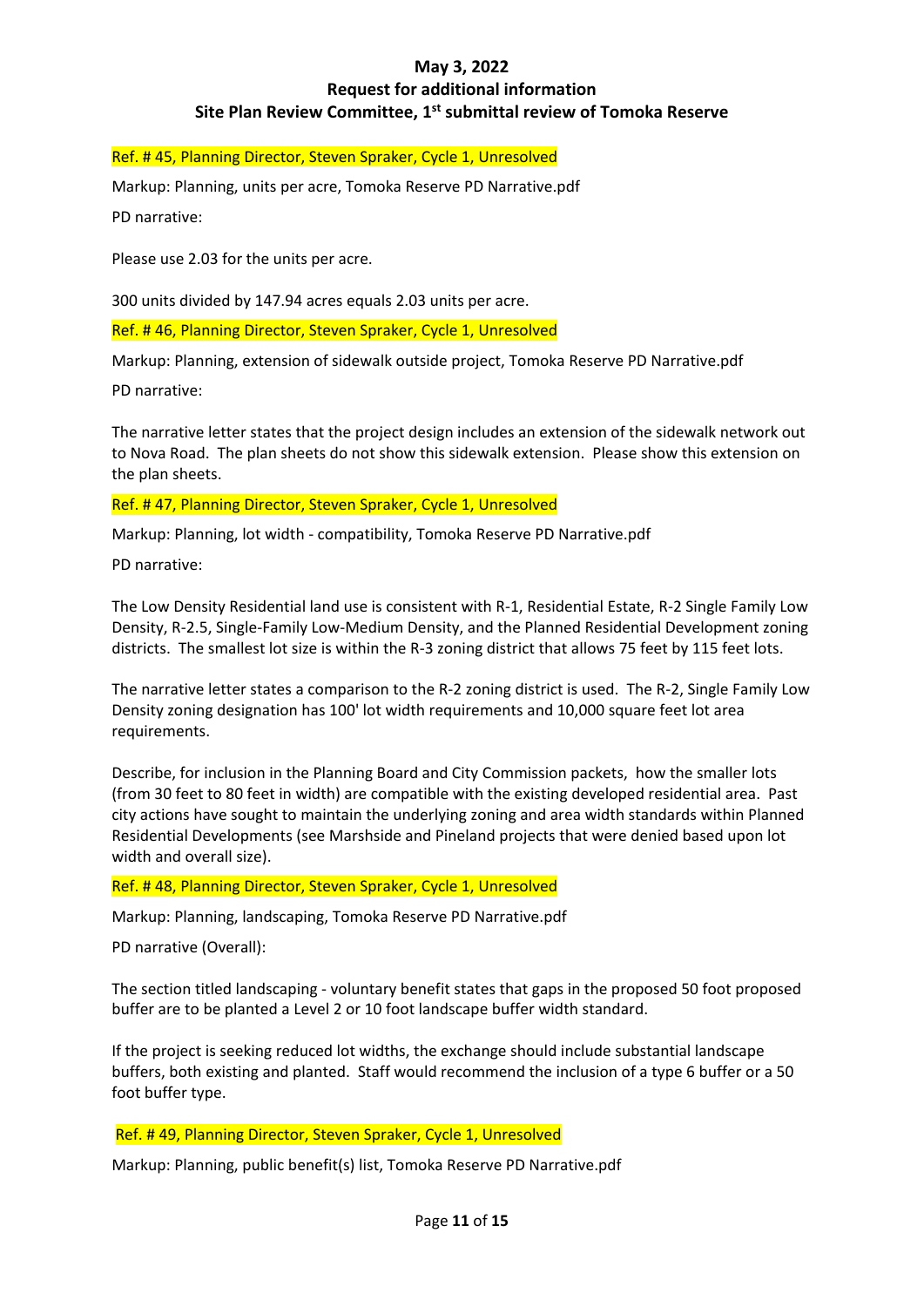PD narrative:

For inclusion in the public hearing items, please provide a list of items that are above and beyond the Land Development Code requirements.

Ref. # 50, Planning Director, Steven Spraker, Cycle 1, Unresolved

Markup: Planning, civil engineering plan, Tomoka Reserve PD Plans 2 - Overall Development.pdf

Sheet PD2:

Please provide a civil engineering plan that turns off the colors and is 24" by 36". Please use addresses for the existing Tomoka Oaks subdivision versus the lot numbers.

Please include the requirements of the PRD, such as the 20% natural area, the recreation area, and common open space.

Please provide on the civil engineering plan or another plan, distances from the existing property line of Tomoka Oaks and the proposed subdivision and regular intervals.

Ref. # 51, Planning Director, Steven Spraker, Cycle 1, Unresolved

Markup: Planning, note of lot decrease, Tomoka Reserve PD Plans 2 - Overall Development.pdf

Sheet PD2

There is a note that details the ability to reduce the minimum lo width.

Staff does not agree with this note and all lot sizes need to be on the Planned Residential Development plan sheet (engineered sheet with lot sizes).

Ref. # 52, Planning Director, Steven Spraker, Cycle 1, Unresolved

Markup: Planning, lot sizes PD6, Tomoka Reserve PD Plans 2 - Overall Development.pdf

Sheet PD2

Sheet PD6 includes coach homes (30' lot width) and paired villa (32' lot width). Where are these lot styles proposed? Please include on this drawing (PD2).

Ref. # 53, Planning Director, Steven Spraker, Cycle 1, Unresolved

Markup: Planning, rear setback -Village, Park, Estate, Custom, Tomoka Reserve PD Plans 6- typical lot layout.pdf

Sheet PD 6:

Why is the established rear yard principal setback proposed at 15' with lots that are 120' to 140' deep?

Ref. # 54, Planning Director, Steven Spraker, Cycle 1, Unresolved

Markup: Planning, front yard setbacks -Village, Park, Estate, Custom , Tomoka Reserve PD Plans 6 typical lot layout.pdf

Sheet PD 6

Please detail/show why a 12' front yard setback is shown for these lot types.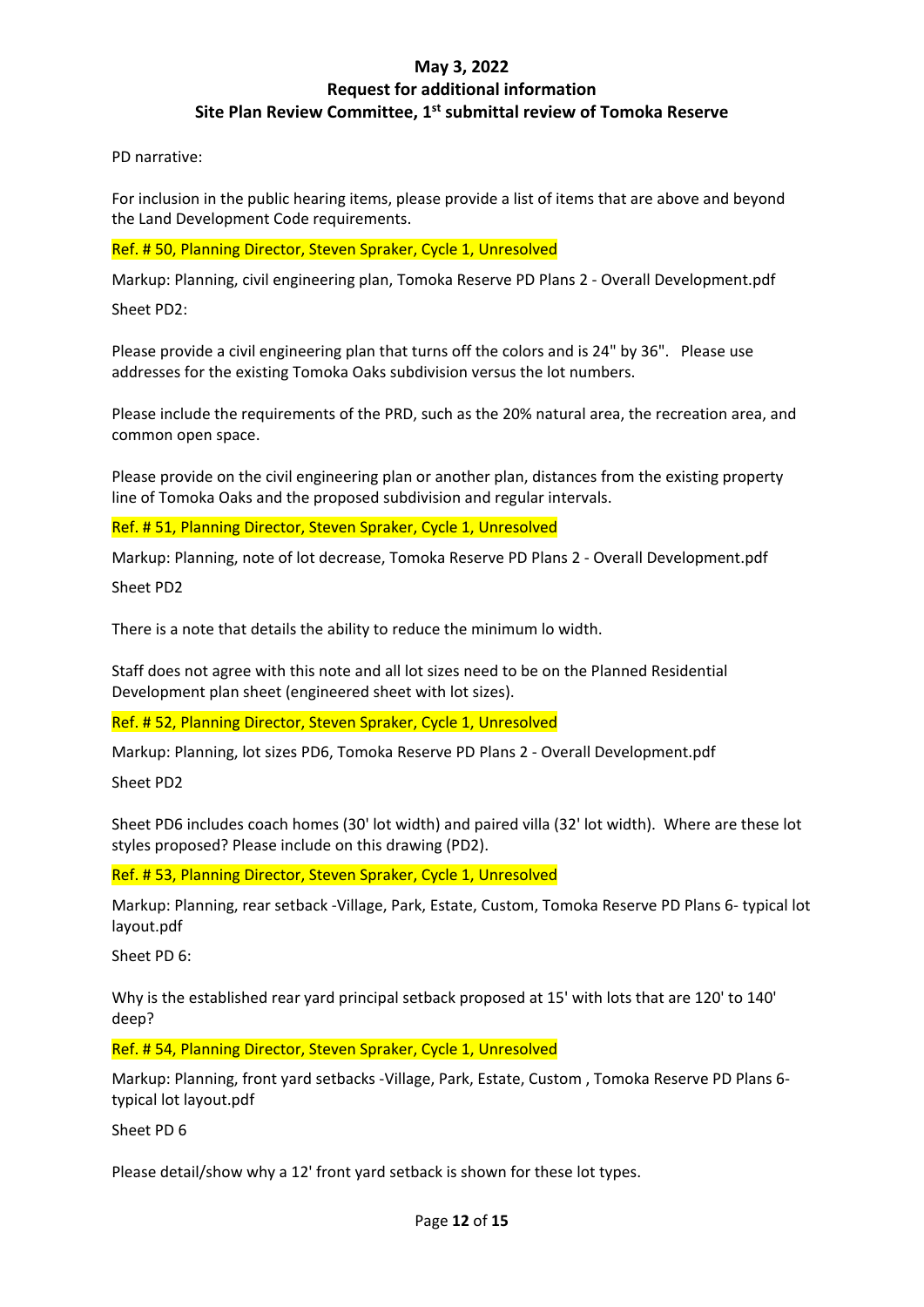### Ref. # 55, Planning Director, Steven Spraker, Cycle 1, Unresolved

Comment:

At the pre-application meeting there was a discussion about on-site contamination and providing information in the environmental report. Please provide an update for any on-site contamination, what reports have been done and a remediation plan.

Note there was an e-mail received from Andrew T. Pyle on April 18th that questioned groundwater and land contamination.

Ref. # 56, Planning Director, Steven Spraker, Cycle 1, Unresolved

Comment:

Site posting

The applicant is required to perform site posting in accordance with Section 1-15(f)(2)(c) of the Land Development Code for the Planning Board meeting.

### Ref. # 57, Planning Director, Steven Spraker, Cycle 1, Unresolved

Markup: Planning, anticipated buffer limits of buffer modification, Tomoka Reserve PD Plans 5 - Buffer plan .pdf

Sheet PD4

What is anticipated buffer limits of buffer modification? Are these areas where there are gaps in the proposed 50' buffer?

Ref. # 58, Planning Director, Steven Spraker, Cycle 1, Unresolved

Markup: Planning, Tomoka Oaks Boulevard, Tomoka Reserve PD Plans 2 - Overall Development.pdf

Sheet PD2

Any improvements proposed to Tomoka Oaks Boulevard? The narrative letter describes a sidewalk network out to Nova Road.

Ref. # 60, Planning Director, Steven Spraker, Cycle 1, Unresolved

Comment:

From Chief Building Official

1. Show the exact location, dimensions, and construction details of the secondary fire department access.

2. The secondary access shall:

--Be not less than 20 ft. wide. Ref 1: 18.2.3.5.1.1.

--Be designed and maintained to support the imposed loads. Ref 1:18.2.3.5.2

3. Show the easement/written consent for the secondary fire department access.

Ref. # 61, Planning Director, Steven Spraker, Cycle 1, Unresolved

Markup: Planning, property line to property line plan, Tomoka Reserve PD Plans 2 - Overall Development.pdf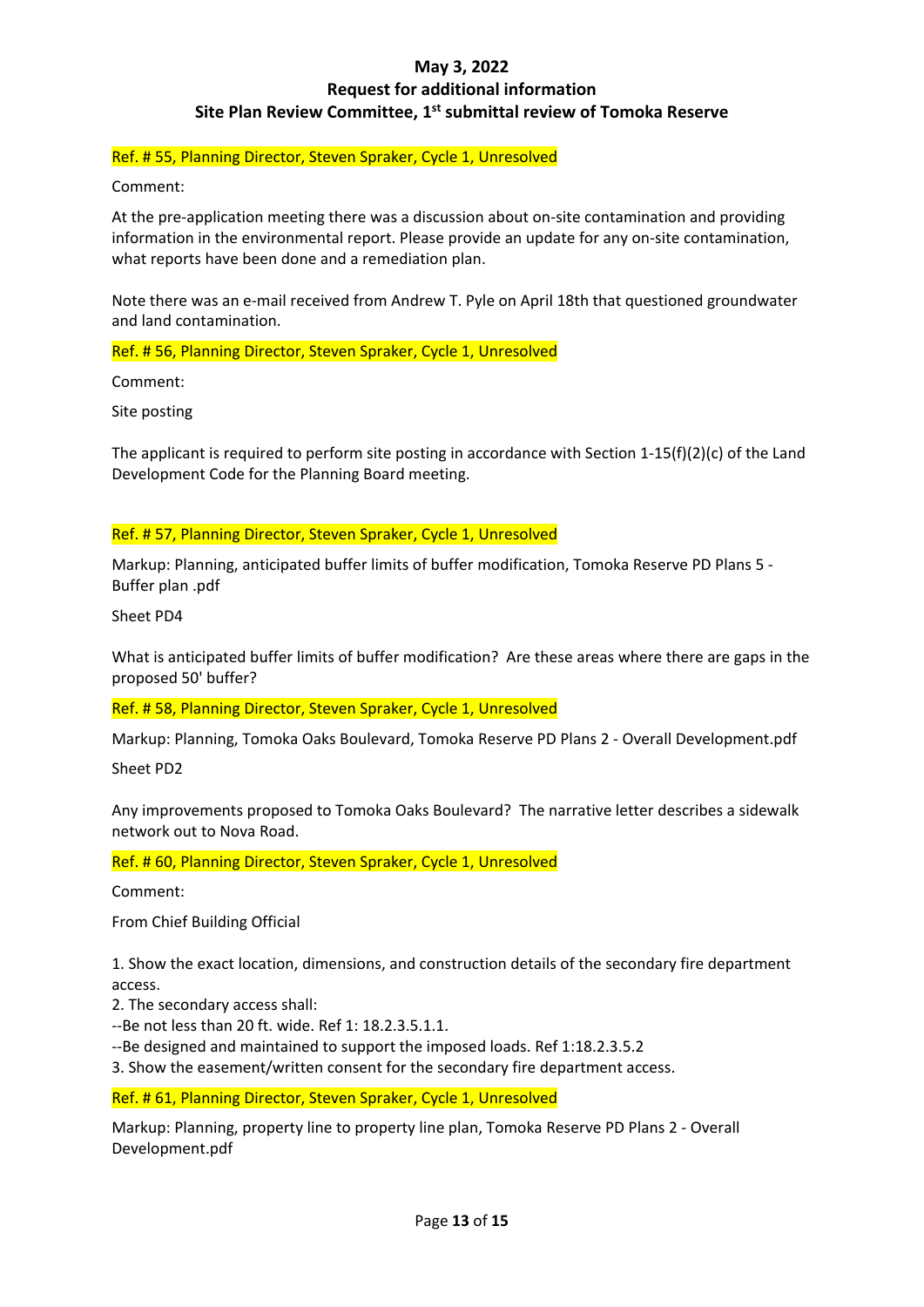PD Plans 2

Please provide dimensions of the existing residential subdivision property lines to the proposed lots to demonstrate the distance separation.

Ref. # 1, Utility 1, Mike Stephenson, Cycle 1, Unresolved

Markup: Hydraulic Report, Tomoka Reserve PD Plans 7 - Utility plan.pdf

Applicant to provide hydraulic report estimating anticipated water and sewer usages for the proposed construction

Ref. # 2, Utility 1, Mike Stephenson, Cycle 1, Unresolved

Markup: Lift Station Ownership, Tomoka Reserve PD Plans 7 - Utility plan.pdf

Applicant to clarify/confirm whether the proposed lift station will be maintained by the City or not

Ref. # 3, Utility 1, Mike Stephenson, Cycle 1, Unresolved

Markup: Water Main Separation not reviewed, Tomoka Reserve PD Plans 7 - Utility plan.pdf

Water main separation requirements and utility crossing requirements were not reviewed at this time due to conceptual placement of utilities

Ref. # 4, Utility 1, Mike Stephenson, Cycle 1, Unresolved

Markup: Existing sewer calculations, Tomoka Reserve PD Plans 7 - Utility plan.pdf

Applicant to include hydraulic analysis of existing gravity sewer pipes and lift stations that will be impacted by the proposed development within the hydraulic report as well

Ref. # 5, Utility 1, Mike Stephenson, Cycle 1, Unresolved

Markup: Manholes Liners, Tomoka Reserve PD Plans 7 - Utility plan.pdf

Applicant to be advised that any manholes receiving flow from a force main, whether proposed or existing, will need to have a liner installed

Ref. # 6, Utility 1, Mike Stephenson, Cycle 1, Unresolved

Markup: Fire hydrants, Tomoka Reserve PD Plans 7 - Utility plan.pdf

Applicant is advised that fire hydrants are required in residential development at every 500 feet.

Ref. # 7, Utility 1, Mike Stephenson, Cycle 1, Unresolved

Markup: Fire Truck Radii , Tomoka Reserve PD Plans 7 - Utility plan.pdf

Applicant to confirm proposed radii will enable a fire truck to maneuver throughout the proposed development

Ref. # 8, Utility 1, Mike Stephenson, Cycle 1, Unresolved

Markup: Future Permits, Tomoka Reserve PD Plans 7 - Utility plan.pdf

Applicant is advised that SJRWMD, FDEP, and VCHD permits will likely be required for proposed construction.

Ref. # 9, Utility 1, Mike Stephenson, Cycle 1, Unresolved